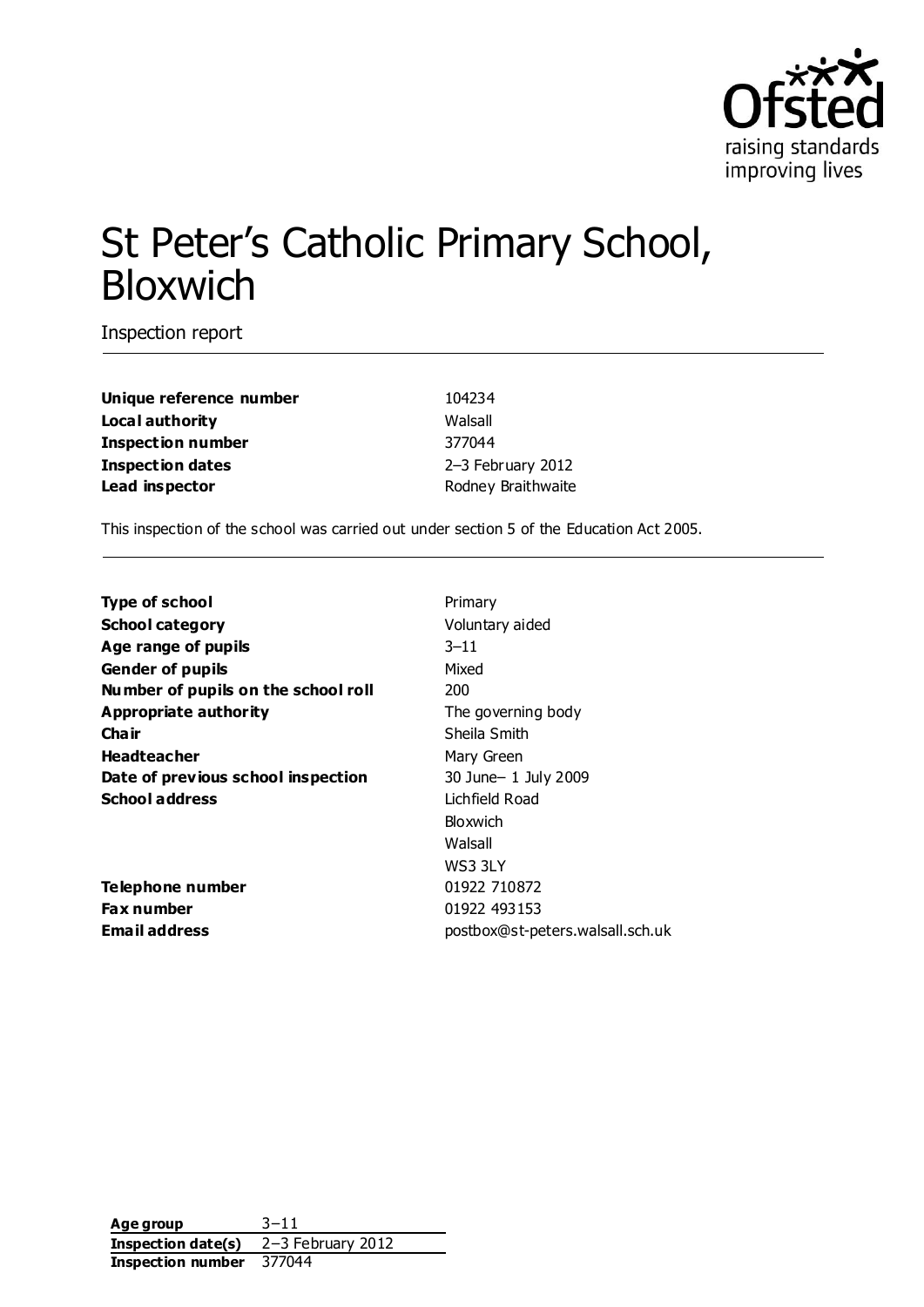

You can use Parent View to give Ofsted your opinion on your child's school. Ofsted will use the information parents and carers provide when deciding which schools to inspect and when.

You can also use Parent View to find out what other parents and carers think about schools in England. You can visit www.parentview.ofsted.gov.uk, or look for the link on the main Ofsted website: www.ofsted.gov.uk

The Office for Standards in Education, Children's Services and Skills (Ofsted) regulates and inspects to achieve excellence in the care of children and young people, and in education and skills for learners of all ages. It regulates and inspects childcare and children's social care, and inspects the Children and Family Court Advisory Support Service (Cafcass), schools, colleges, initial teacher training, work-based learning and skills training, adult and community learning, and education and training in prisons and other secure establishments. It assesses council children's services, and inspects services for looked after children, safeguarding and child protection.

Further copies of this report are obtainable from the school. Under the Education Act 2005, the school must provide a copy of this report free of charge to certain categories of people. A charge not exceeding the full cost of reproduction may be made for any other copies supplied.

If you would like a copy of this document in a different format, such as large print or Braille, please telephone 0300 123 4234, or email enquiries@ofsted.gov.uk.

You may copy all or parts of this document for non-commercial educational purposes, as long as you give details of the source and date of publication and do not alter the information in any way.

To receive regular email alerts about new publications, including survey reports and school inspection reports, please visit our website and go to 'Subscribe'.

Piccadilly Gate Store St **Manchester** M1 2WD

T: 0300 123 4234 Textphone: 0161 618 8524 E: enquiries@ofsted.gov.uk W: www.ofsted.gov.uk



© Crown copyright 2012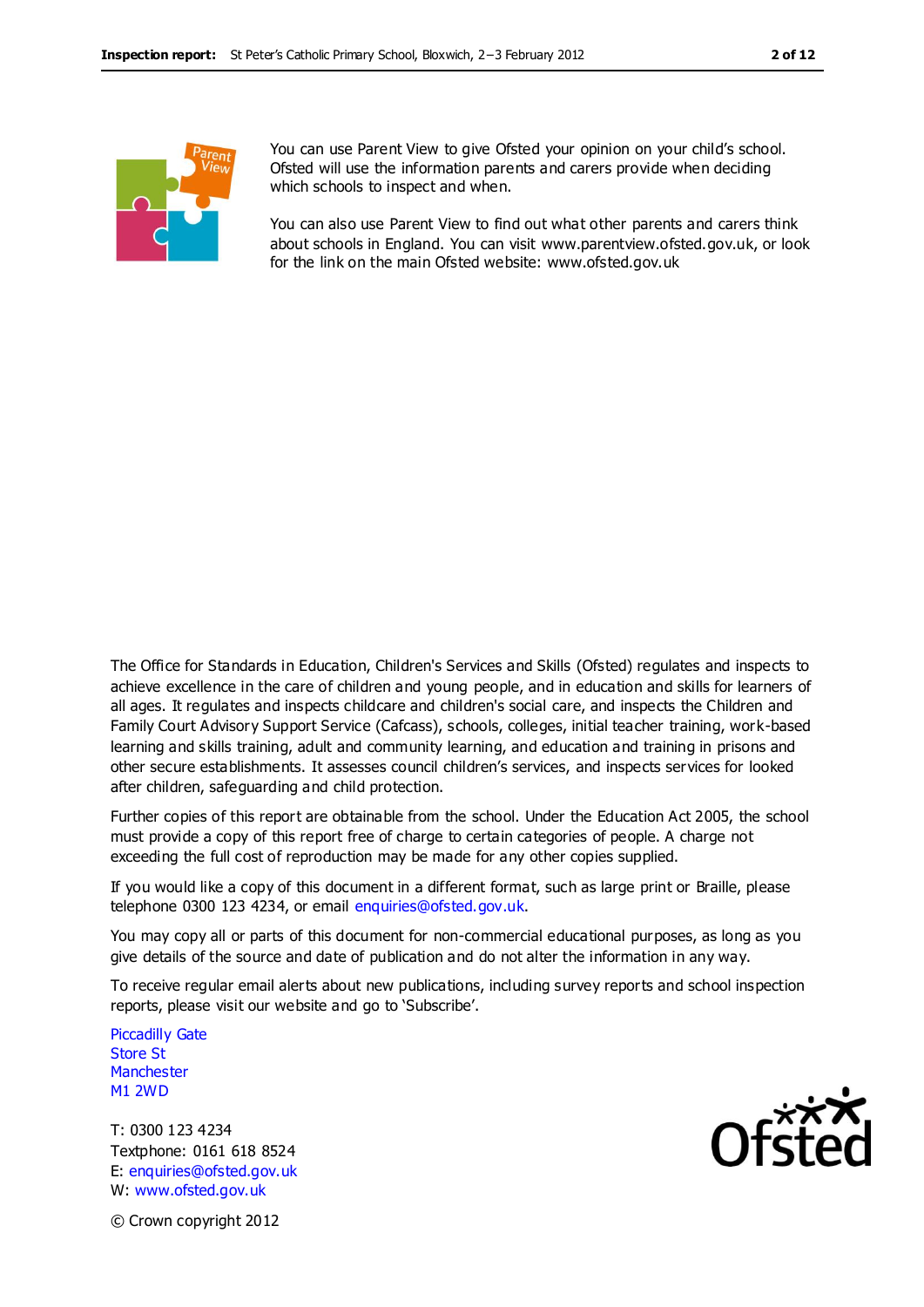# **Introduction**

Inspection team Rodney Braithwaite **Additional** inspector Linda Reilly **Additional inspector** 

This inspection was carried out with two days' notice. The inspectors observed teaching and learning in 15 lessons or part lessons taught by nine teachers. Meetings were held with pupils, the headteacher, teachers, and representatives of the governing body and local authority children's services. Inspectors took account of the responses to the on-line questionnaire (Parent View) in planning the inspection. They observed the school's work, and looked at safeguarding arrangements as well as other information including school development planning, procedures, policies, external evaluations and a range of pupils' work. A total of 97 questionnaires from parents and carers were scrutinised, together with questionnaires received from staff and a representative sample of pupils.

# **Information about the school**

St Peter's is smaller than the average primary school. Most pupils are White British, the remainder representing a range of other ethnicities. The proportion of pupils known to be eligible for free school meals is slightly lower than the national average. The proportion of disabled pupils and those with special educational needs is below that seen nationally. The school meets the current floor standard. There have been a number of changes of staff since the previous inspection. The school provides extended provision both before and after school.

Among its awards the school has the Dyslexia Friendly Quality Award, and the Committed to ICT accreditation, Phase 1, Award.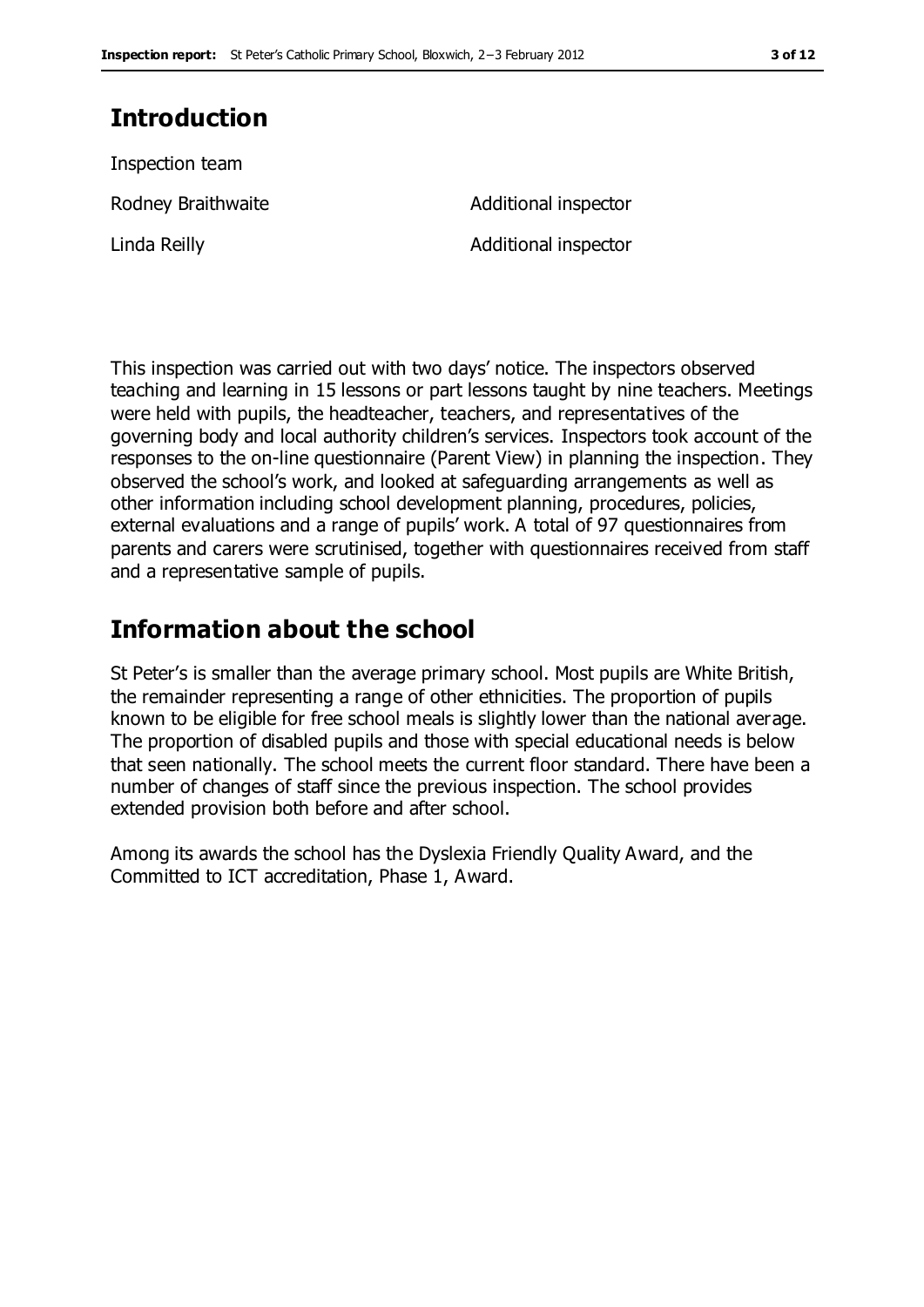# **Inspection judgements**

| <b>Overall effectiveness</b>          |  |
|---------------------------------------|--|
|                                       |  |
| <b>Achievement of pupils</b>          |  |
| <b>Quality of teaching</b>            |  |
| <b>Behaviour and safety of pupils</b> |  |
| <b>Leadership and management</b>      |  |

### **Key findings**

- This is a satisfactory school. The headteacher and her staff provide good care and welfare for all pupils, who are kept in a safe and welcoming environment. Middle managers have been effective in improving achievement, especially in literacy and numeracy, but do not have sufficient non-contact time from classroom responsibilities for the strategic planning of their subject provision.
- Children in the Early Years Foundation Stage, including the Nursery, settle quickly into school and make good progress, especially in their personal and social development. Nearly all pupils in Years 1 to 6, including disabled pupils and those with special educational needs, make satisfactory progress. Consequently, most pupils are reaching the standards expected for their age in English and mathematics by the end of Year 6. Although attainment rose in mathematics in the last year, improvement is not well embedded in all year groups. Many pupils achieve well in reading and notably gain real pleasure from books.
- **Pupils have maintained their good behaviour, both in and out of lessons. They** are well motivated, have good attitudes to learning and work hard. Their attendance is above average and they are routinely punctual; they enjoy taking responsibilities and offering suggestions to improve the school. They say they feel safe.
- Teaching is satisfactory. Some teaching is good but this is not consistent across the school. Planning and assessment strategies have improved, although teachers sometimes do not have ready access to data to get an immediate picture of pupils' progress to use in their planning.
- A sizeable majority of parents and carers have a positive view of the school. However, the inspection team agrees with a significant minority who feel that the school could do more to respond to their concerns, and keep them better informed of their children's progress and learning.

Schools whose overall effectiveness is judged satisfactory may receive a monitoring visit by an Ofsted inspector before their next section 5 inspection.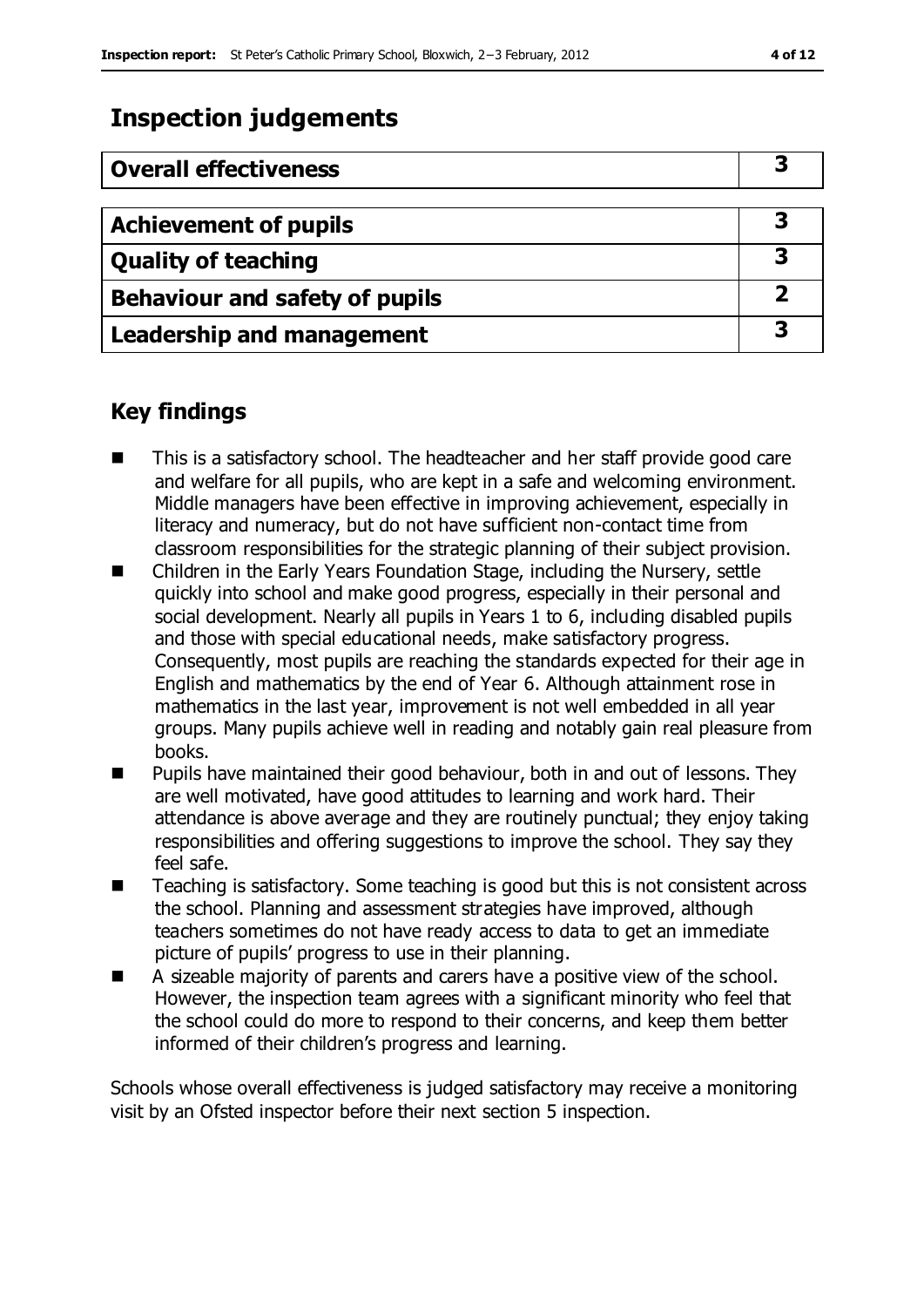## **What does the school need to do to improve further?**

- $\blacksquare$  Ensure that pupils make consistently good progress in mathematics to maintain at least average attainment by:
	- developing further pupils' understanding and interpretation of problem- $\equiv$ solving
	- providing opportunities for pupils to practise and develop their mathematical skills in meaningful contexts across the curriculum
	- ensuring that teachers maintain consistently high expectations of the progress of pupils.
- Strengthen and develop the existing partnership with parents and carers by:
	- helping all parents and carers to understand how they can access and use school strategies to support their children's learning
	- taking measures to ensure that parents and carers are fully informed of  $\frac{1}{1}$ their children's progress, and know procedures to be followed when they have a concern.
- Ensure that leaders and managers are effective at all levels by:
	- enabling middle leaders and managers to have sufficient time to develop their subjects over the medium and long term
	- giving managers increased opportunities to work together in teams.

## **Main report**

### **Achievement of pupils**

Children enter Nursery with skills below those expected for their age. They make good progress and achieve well in their learning in the Nursery and Reception classes, especially in their personal and social development. Most then make good progress in their reading and mathematics in Years 1 and 2 so that they are reaching average attainment at the end of Year 2. Although progress slows in writing, recent strategies are beginning to lift writing standards nearer to those expected at this age. For some years, attainment in English has been average by the end of Year 6. From pupils' below average starting points, this reflects consistently good progress. However, progress in mathematics has been markedly slower and pupils have rarely reached average standards. Better teaching and new initiatives by the school leadership this year have led to more rapid progress, so that most Year 6 pupils are now reaching average standards. Lesson observations, scrutiny of work and the school's own tracking show that this improvement in mathematics is not embedded in all year groups. In some classes, pupils' problem-solving skills and mental strategies are underdeveloped. Overall, all groups of pupils, including those from different ethnic groups, disabled pupils and those with special educational needs, make satisfactory progress. Similarly, pupils known to be eligible for free school meals, and more-able pupils, make satisfactory progress.

Pupils achieve noticeably well in reading to attain average standards by the end of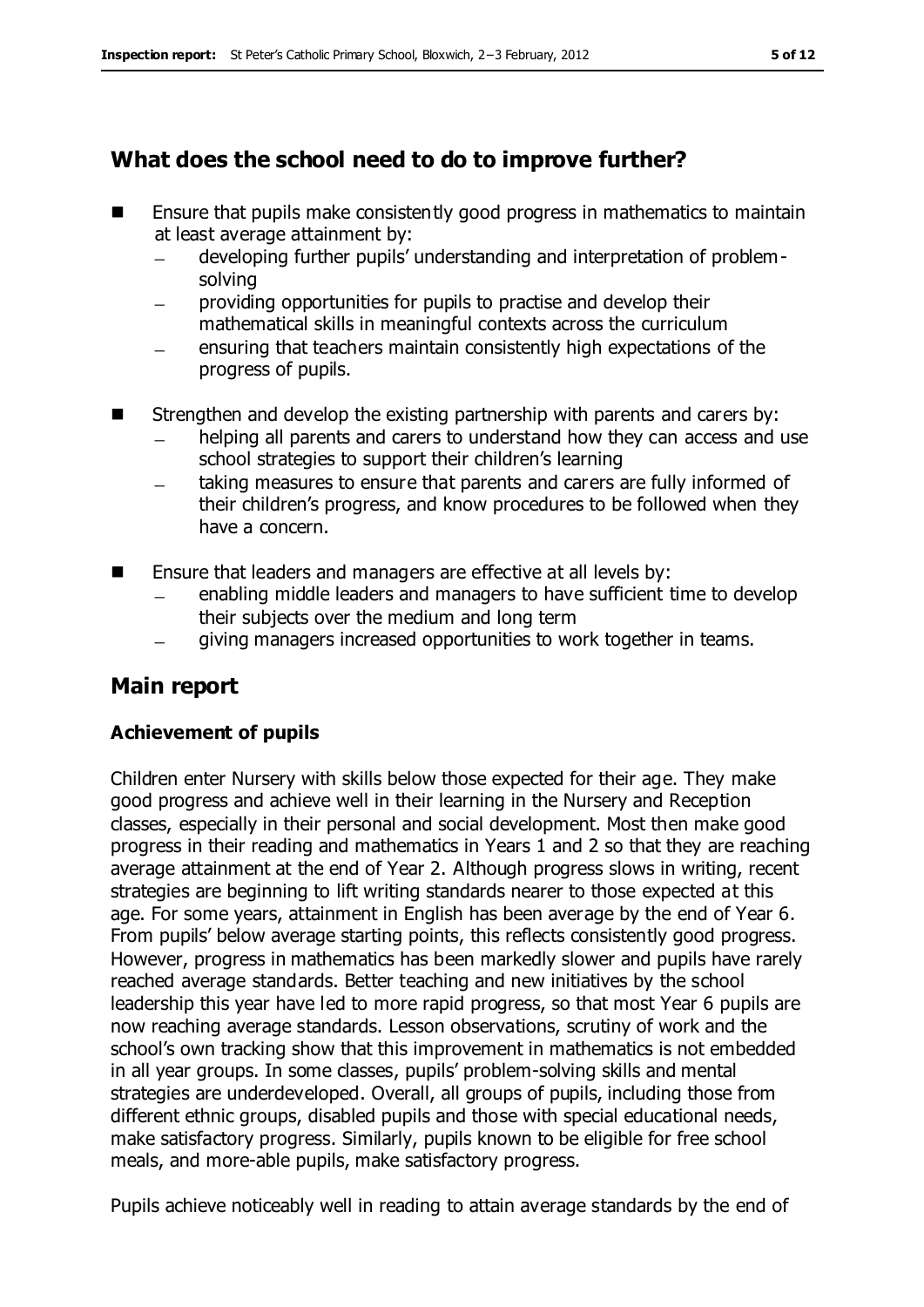both Year 2 and Year 6. This is because the school has used successful reading methods for some time, and ensured that pupils have resources tailored to all needs. In discussion, pupils explained how they had been taught letter sounds from an early age and so knew 'how to break words down'. A number stressed their pleasure in reading, one boy saying he would 'much rather sit on the settee and read than watch television'. A very large majority of parents and carers believe that their children make good progress and are developing basic skills successfully. Inspectors found that progress was rapid in English but satisfactory overall.

#### **Quality of teaching**

Although the quality of teaching over time is satisfactory, there is some good teaching throughout the school. In the Early Years Foundation Stage, for example, careful individual tracking of children's attainment, the good progress seen in workbooks, and children's application of key skills clearly indicate good achievement by children facilitated by good teaching over time. Since the last inspection, in Years 1 to 6, there has been a marked improvement in the consistency of teachers' planning to make effective use of the planned curriculum; more attention is now paid to the particular needs of individuals and groups of pupils. This was seen to good effect in all classes in Key Stage 2;pupils were simultaneously involved in a 'Big Write' on various subjects such as suspense stories in the style of Charles Dickens, and a modern day version of 'The Prodigal Son'. All teaching had appropriate challenge, set tight time targets, and resulted in good writing outcomes and secure promotion of pupils' spiritual, moral, social and cultural development. Learning is helped in all year groups by the useful contributions of teaching assistants, especially when involved in interventions with disabled pupils and those who have special educational needs.

High staff turnover since the previous inspection has hampered continuity of learning for pupils. New staff did not always have a good knowledge of their pupils' prior attainment and this led to low expectations of what pupils could achieve. The staffing is now more stable. Better strategies, for example, in marking, are used in all classes and have improved the guidance and support given to pupils by teachers. While more frequent and accurate assessments of progress are now made and better understood, the data produced centrally are sometimes not available quickly enough, and teachers are consequently sometimes slow to use it in their provision for individual needs. Learning targets are clearly laid out in pupils' books, and widely displayed in classrooms, and most pupils have a reasonable understanding of their learning levels, and what they must improve. While teachers give pupils regular opportunities to develop their literacy skills across the curriculum, these opportunities are not consistent enough to enhance pupils' numeracy skills. Almost all pupils who completed questionnaires indicated that teaching in the school helps them develop their skills, that they learn a lot in lessons, and that adults explain to them how to improve. Most parents and carers also agree with the views of their children, one parent typically commenting, 'The school has improved over the last year because teachers are enabling the children to be involved in more fun and engaging activities.'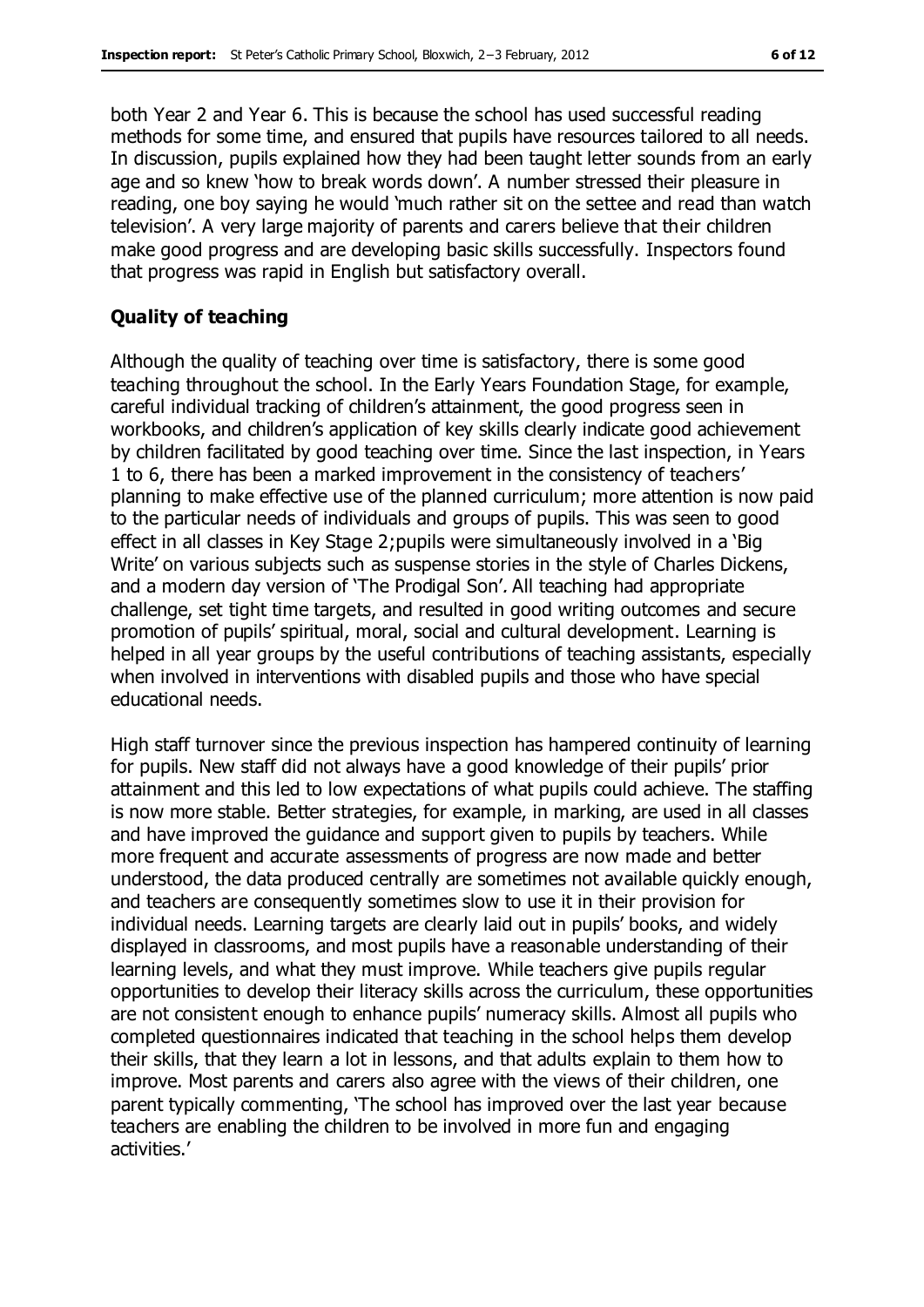#### **Behaviour and safety of pupils**

Almost all parents and carers, and pupils and staff, in their responses to questionnaires indicated very positive views about behaviour and safety in the school. This confirms that pupils' good behaviour has been maintained for a number of years. Children in the Early Years Foundation Stage quickly become used to what is expected of them, settle well to behaviour routines and feel safe in their surroundings. In the next six years in school their behaviour remains consistently good. In all classes during the inspection behaviour was good and often better. This enhances the equal opportunities to all pupils to learn in a calm and safe environment. Pupils have a clear understanding of the school's strategies for managing behaviour, and they and school records indicate very little misbehaviour or disruption over a long time. Pupils expressed forcibly that there is very little bullying of any kind; one said, 'Hardly ever, because we're all friends and we connect here'. Older pupils, especially, are involved in playground monitoring and feel that any incidents are dealt with quickly and fairly by all staff. Pupils are polite and respectful and have good relationships with adults. They have a good knowledge of safe practices and follow them in their daily activities. The school has good links with external agencies which help to meet the needs of those pupils whose circumstances make them the most vulnerable or potentially disruptive.

Attendance is consistently above the national average. Rigorous action by senior leaders has ensured that pupils are punctual in arriving at school, and also when going to lessons.

#### **Leadership and management**

In the past, planned improvement for the school has occasionally faltered because of frequent changes in staffing, or absence due to long-term ill health. During the last year there has been a full leadership team and more stability in the school. This has helped the headteacher and governing body to focus more strongly on raising standards. Consequently, there have been some significant improvements although leaders realise there is still more to do. The weakness in attainment in mathematics is being effectively addressed and pupils' achievement has risen, particularly in reading. This is because, as in English, the coordinator for mathematics has carefully audited provision in the subject and has taken on a number of initiatives which have led to improvement. Although subject leaders are showing considerable potential, they have very little non-contact time to manage their responsibilities or to work together as a team. The school leadership has maintained existing strengths in the management of the Early Years Foundation Stage, and the management of the good behaviour of all pupils.

Teaching and learning are monitored regularly by senior leaders, who have benefited from undertaking joint classroom observations with advisors from the local authority. This has led to more rigorous evaluations of learning, and better linkage to the needs of staff in their professional development. The curriculum has become more interesting for pupils. They now enjoy, for example, opportunities to learn French and play musical instruments, as well as regularly improving their information and communication technology skills. The curriculum is having a positive impact on the promotion of pupils' spiritual, moral, social and cultural development. The school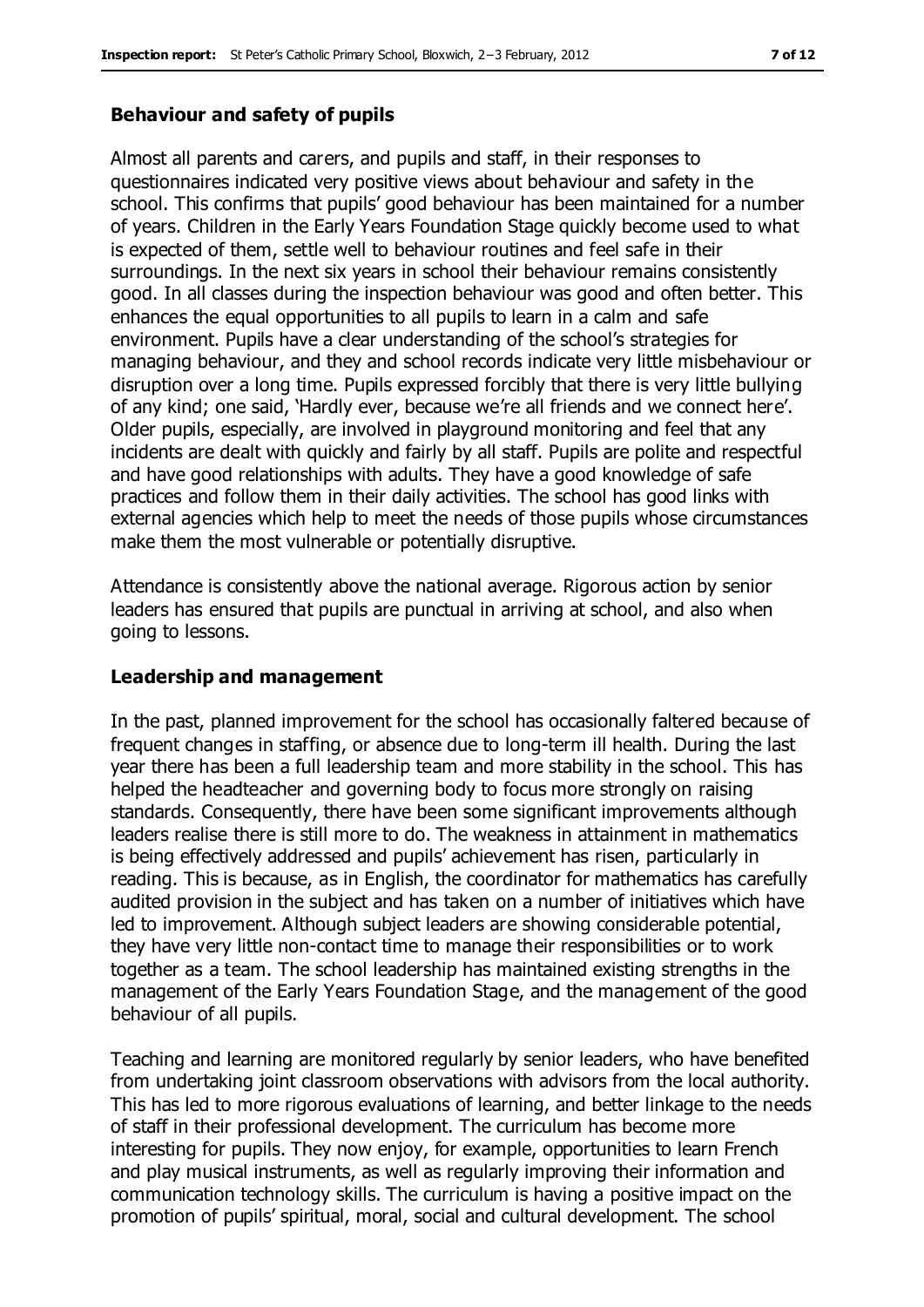promotes equal opportunities securely and is fully inclusive. There is no evidence of discrimination. The school provides well-managed and well-attended breakfast and after-school clubs. Although weaknesses remain, the improvements made by the school indicate it has clear capacity to continue to improve.

The governing body is fully involved in the drive for school improvement. Governors are now challenging school leaders more than in the past and have a clearer picture of the strengths and weaknesses of the school. The governing body ensures that arrangements for safeguarding pupils meet statutory requirements. School leaders are keen to engage parents and carers in partnership. This has not been entirely successful although many parents and carers have positive views of the school. A significant minority feel that the school does not give enough guidance on how their children can be supported in their learning at home. The school leadership accepts this, and the fact that some parents and carers do not feel the school deals with their occasional concerns effectively. Inspectors endorse the views of the parents and carers.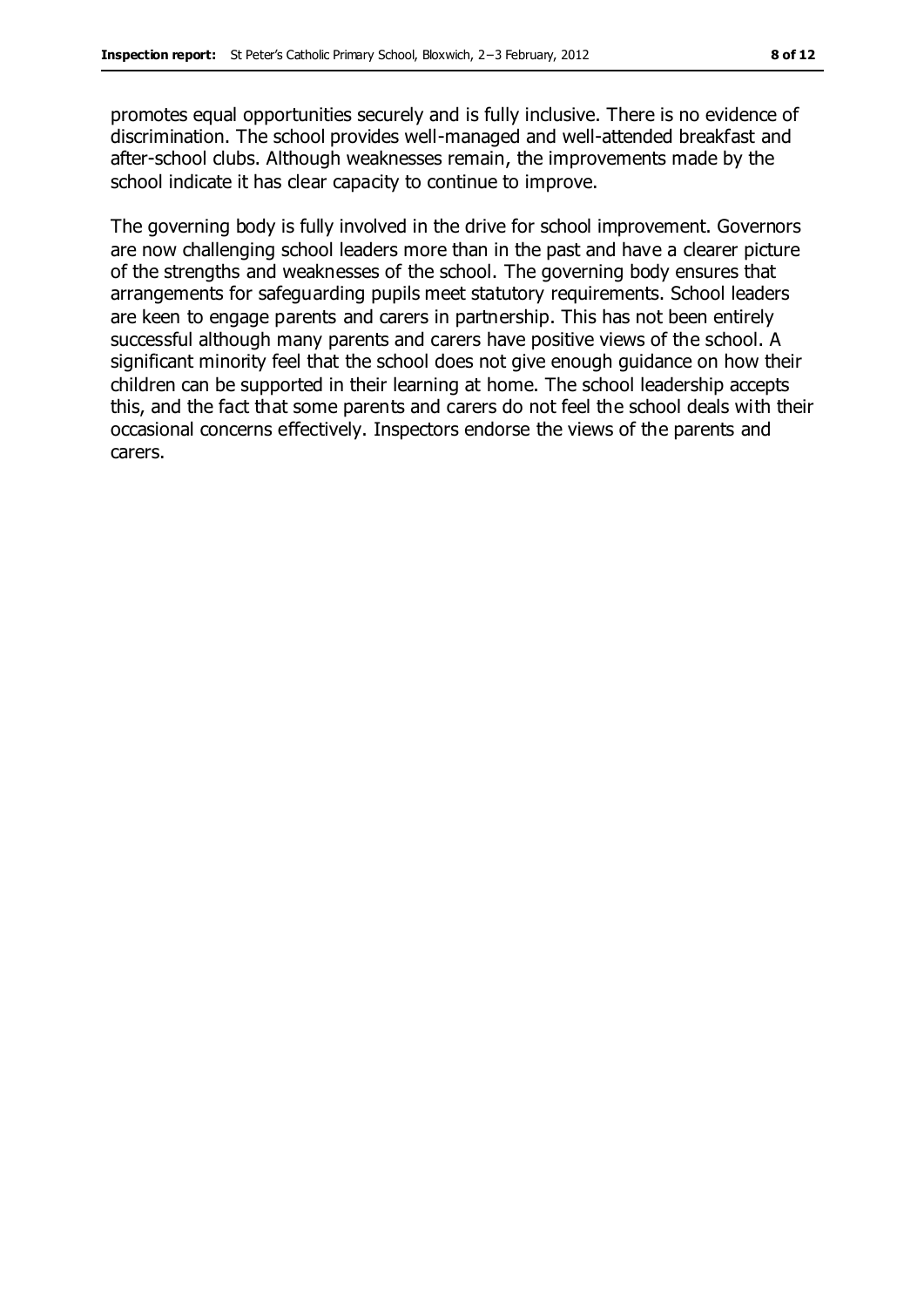# **Glossary**

### **What inspection judgements mean**

| Grade   | <b>Judgement</b> | <b>Description</b>                                                                                                                                                                                                               |
|---------|------------------|----------------------------------------------------------------------------------------------------------------------------------------------------------------------------------------------------------------------------------|
| Grade 1 | Outstanding      | These features are highly effective. An outstanding<br>school provides exceptionally well for all its pupils' needs.                                                                                                             |
| Grade 2 | Good             | These are very positive features of a school. A school<br>that is good is serving its pupils well.                                                                                                                               |
| Grade 3 | Satisfactory     | These features are of reasonable quality. A satisfactory<br>school is providing adequately for its pupils.                                                                                                                       |
| Grade 4 | Inadequate       | These features are not of an acceptable standard. An<br>inadequate school needs to make significant<br>improvement in order to meet the needs of its pupils.<br>Ofsted inspectors will make further visits until it<br>improves. |

### **Overall effectiveness of schools**

|                         | Overall effectiveness judgement (percentage of schools) |      |                     |                   |
|-------------------------|---------------------------------------------------------|------|---------------------|-------------------|
| <b>Type of school</b>   | <b>Outstanding</b>                                      | Good | <b>Satisfactory</b> | <b>Inadequate</b> |
| Nursery schools         | 46                                                      | 46   |                     |                   |
| Primary schools         |                                                         | 47   | 40                  |                   |
| Secondary<br>schools    | 14                                                      | 38   | 40                  |                   |
| Special schools         | 28                                                      | 48   | 20                  |                   |
| Pupil referral<br>units | 15                                                      | 50   | 29                  |                   |
| All schools             |                                                         | 46   | 38                  |                   |

New school inspection arrangements have been introduced from 1 January 2012. This means that inspectors make judgements that were not made previously.

The data in the table above are for the period 1 September 2010 to 31 August 2011 and represent judgements that were made under the school inspection arrangements that were introduced on 1 September 2009. These data are consistent with the latest published official statistics about maintained school inspection outcomes (see www.ofsted.gov.uk).

The sample of schools inspected during 2010/11 was not representative of all schools nationally, as weaker schools are inspected more frequently than good or outstanding schools.

Primary schools include primary academy converters. Secondary schools include secondary academy converters, sponsor-led academies and city technology colleges. Special schools include special academy converters and non-maintained special schools.

Percentages are rounded and do not always add exactly to 100.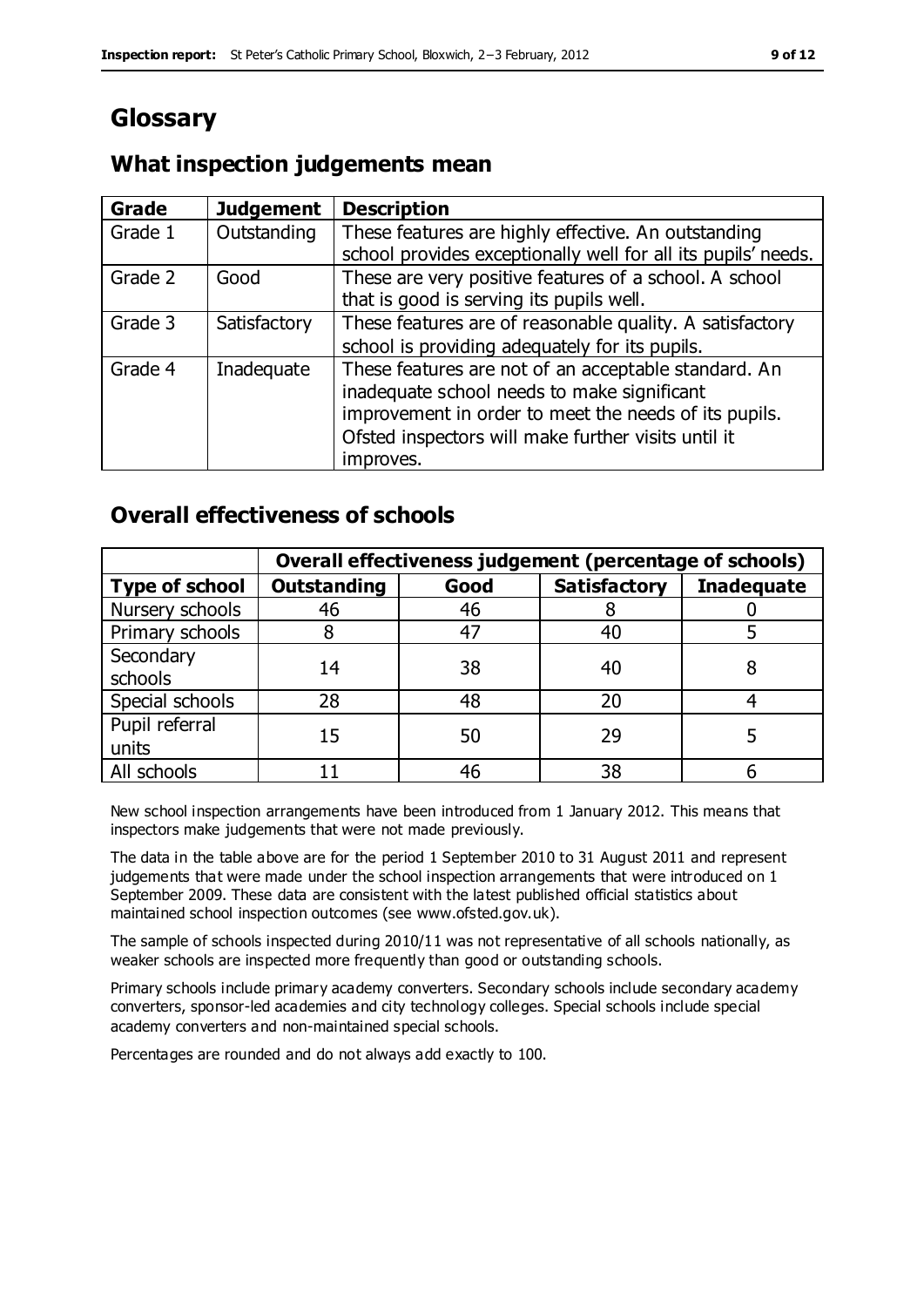# **Common terminology used by inspectors**

| Achievement:                  | the progress and success of a pupil in their<br>learning and development taking account of their<br>attainment.                                                                                                        |
|-------------------------------|------------------------------------------------------------------------------------------------------------------------------------------------------------------------------------------------------------------------|
| Attainment:                   | the standard of the pupils' work shown by test and<br>examination results and in lessons.                                                                                                                              |
| Attendance:                   | the regular attendance of pupils at school and in<br>lessons, taking into account the school's efforts to<br>encourage good attendance.                                                                                |
| Behaviour:                    | how well pupils behave in lessons, with emphasis<br>on their attitude to learning. Pupils' punctuality to<br>lessons and their conduct around the school.                                                              |
| Capacity to improve:          | the proven ability of the school to continue<br>improving based on its self-evaluation and what<br>the school has accomplished so far and on the<br>quality of its systems to maintain improvement.                    |
| Leadership and management:    | the contribution of all the staff with responsibilities,<br>not just the governors and headteacher, to<br>identifying priorities, directing and motivating staff<br>and running the school.                            |
| Learning:                     | how well pupils acquire knowledge, develop their<br>understanding, learn and practise skills and are<br>developing their competence as learners.                                                                       |
| <b>Overall effectiveness:</b> | inspectors form a judgement on a school's overall<br>effectiveness based on the findings from their<br>inspection of the school.                                                                                       |
| Progress:                     | the rate at which pupils are learning in lessons and<br>over longer periods of time. It is often measured<br>by comparing the pupils' attainment at the end of a<br>key stage with their attainment when they started. |
| Safety:                       | how safe pupils are in school, including in lessons;<br>and their understanding of risks. Pupils' freedom<br>from bullying and harassment. How well the school<br>promotes safety, for example e-learning.             |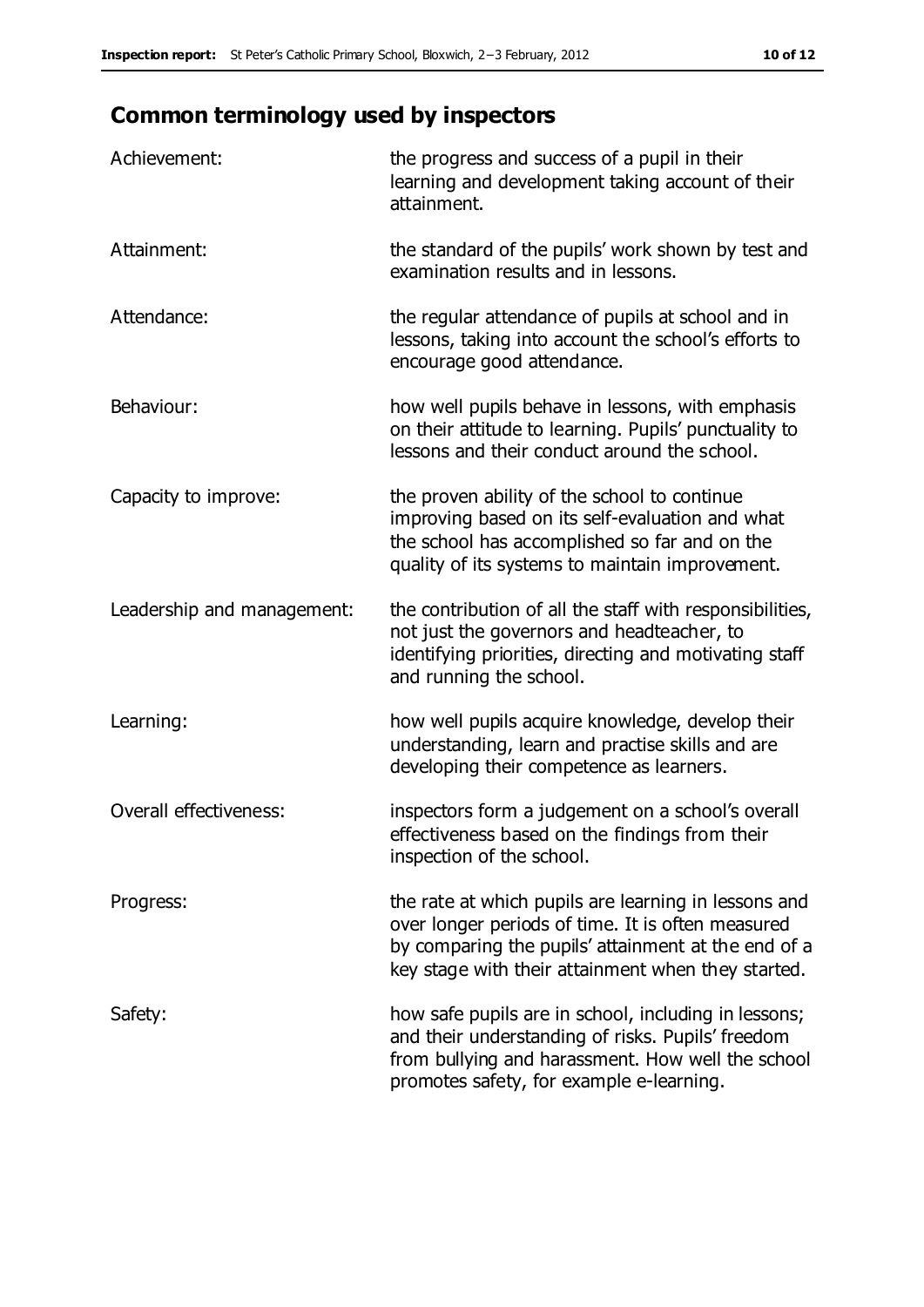#### **This letter is provided for the school, parents and carers to share with their children. It describes Ofsted's main findings from the inspection of their school.**



6 February 2012

Dear Pupils

#### **Inspection of St Peter's Catholic Primary School, Bloxwich, WS3 3LY**

We would like to thank you all for being so helpful and welcoming to us when we visited you recently. You were so friendly and we enjoyed hearing about all the interesting things you do in school. We thought that you were very well behaved in your classes and on the playground, and were pleased to hear that you are always well behaved when you go out on visits. You go to a satisfactory school, where you are reaching the levels expected for your age by the end of Year 6. While those of you in Key Stage 2 have always been quite good at writing and especially reading, you have not achieved so well in mathematics, so we were pleased to see that you are now improving. The same goes for those of you in Key Stage 1 where your writing is beginning to improve. The children in Nursery and Reception have a really good start to their education. You are all well looked after and the school keeps you very safe. Your attendance is better than in most schools, and we are pleased that nearly all of you are punctual. It was also good to hear from many of you that there is hardly any bullying in your school, and that the staff would soon stop it if there was.

Although the school has improved in some things, there is still more to do. We would like your teachers to make sure that your improvement in mathematics continues in the next few years. Most of your parents and carers think that you have a good start to your education in your school, but some feel that they do not know well enough how you are doing, and how they can help you, and would like the school leaders to give this more attention. We have asked your school leaders to do this. We have also asked your school to give some of the teachers with responsibilities more time to make plans to help you all improve even faster.

We offer our good wishes to you all for the future and hope that you continue to enjoy your time at St Peter's.

Yours sincerely

Rodney Braithwaite Lead inspector